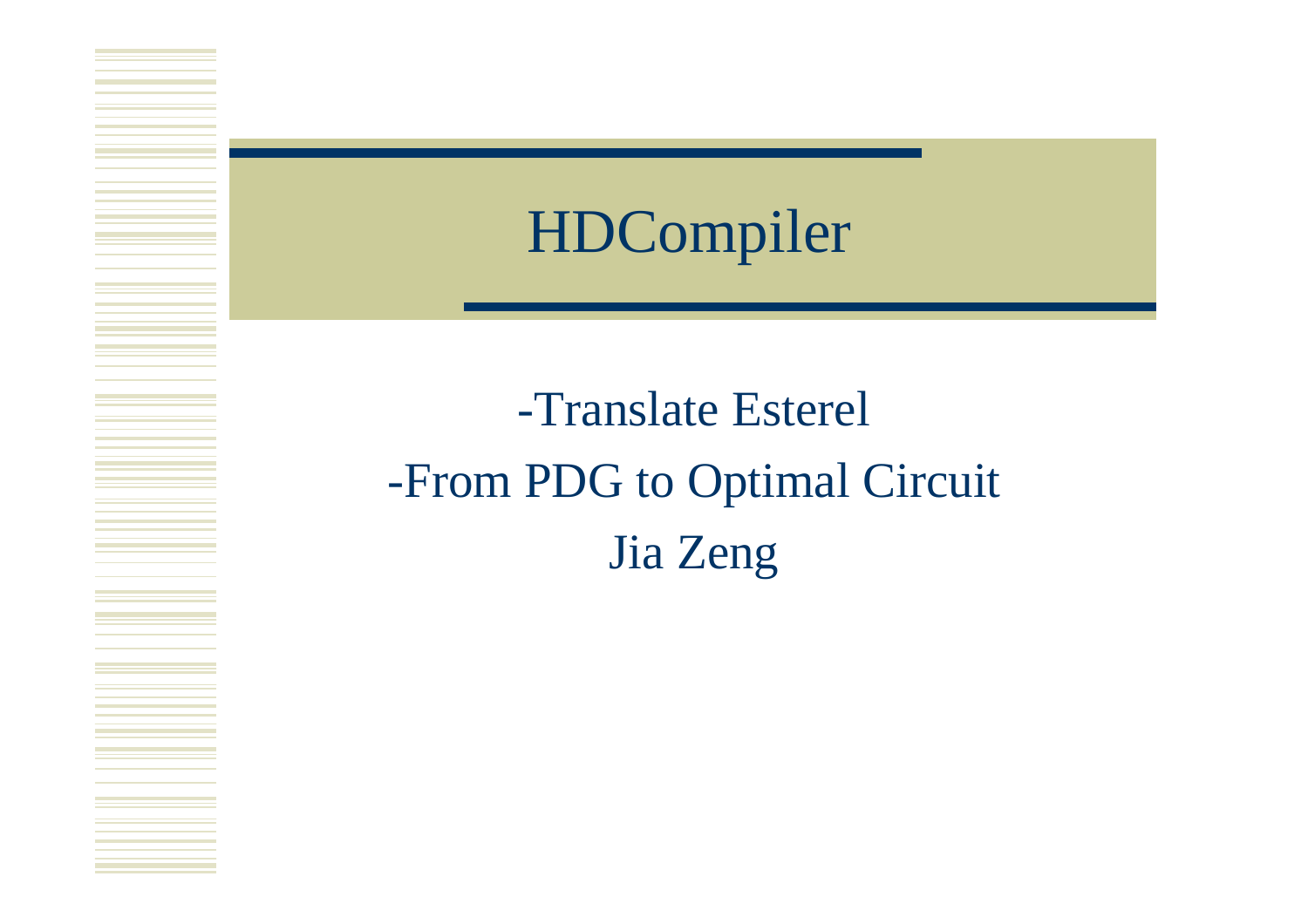## What's the Aim

- Optimal Circuitry
	- Approaches: PDG, State Machine
	- **Procedures:** 
		- Encoding;
		- Circuit Translation;
		- Optimization;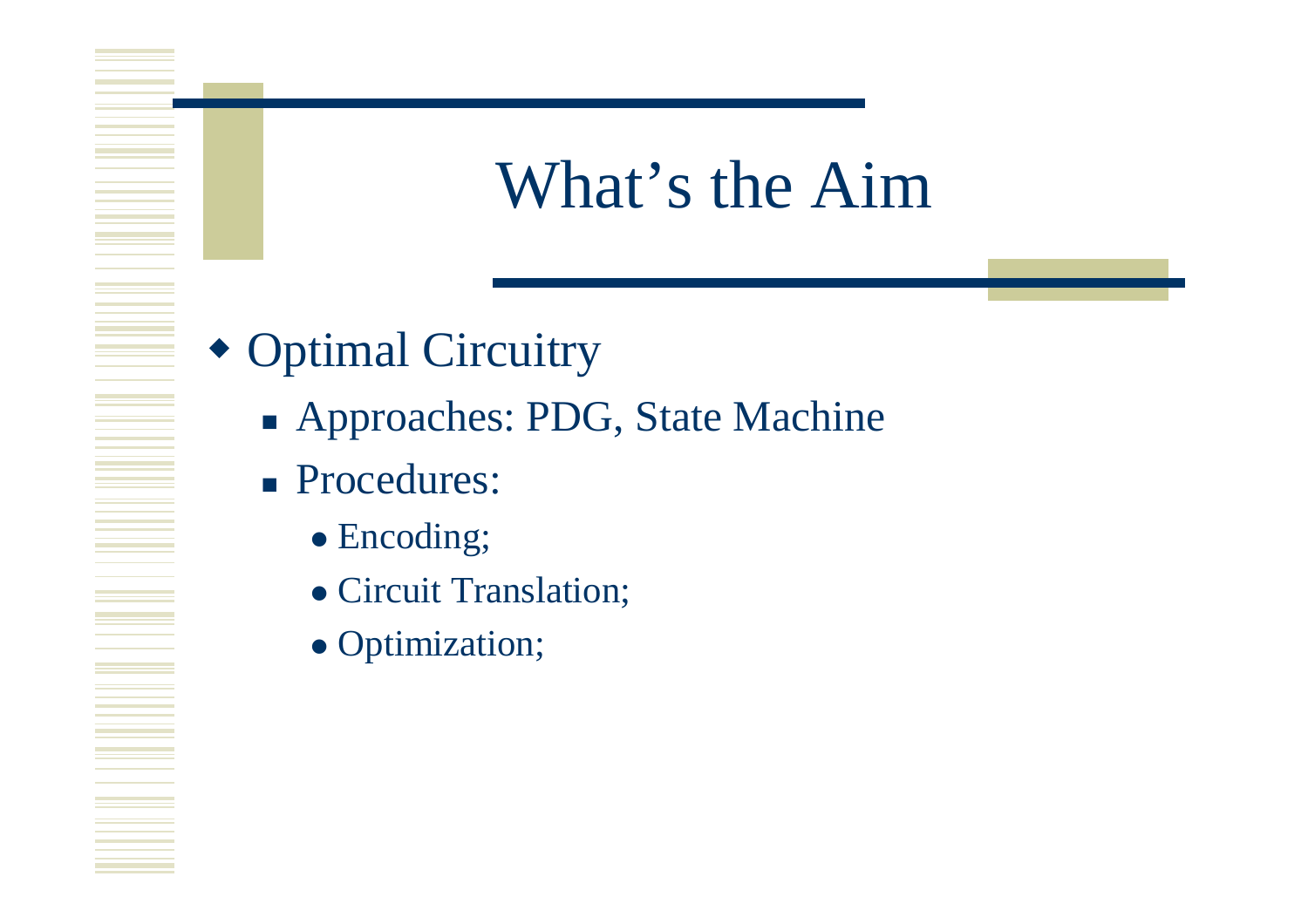## What we did

- State Encoding
	- One-hot, Compact, Com bining
- Turning State Machine into Circuitry
	- Encoding State (i.e. decoding bits)
		- $\bullet$  bit[i] = OR( j Wires for state-value-emit statements for state\_value[j] where  $bit[i] = 1$  in the value code)
	- **Decoding State** 
		- AND (State machine's entry, State value decoded)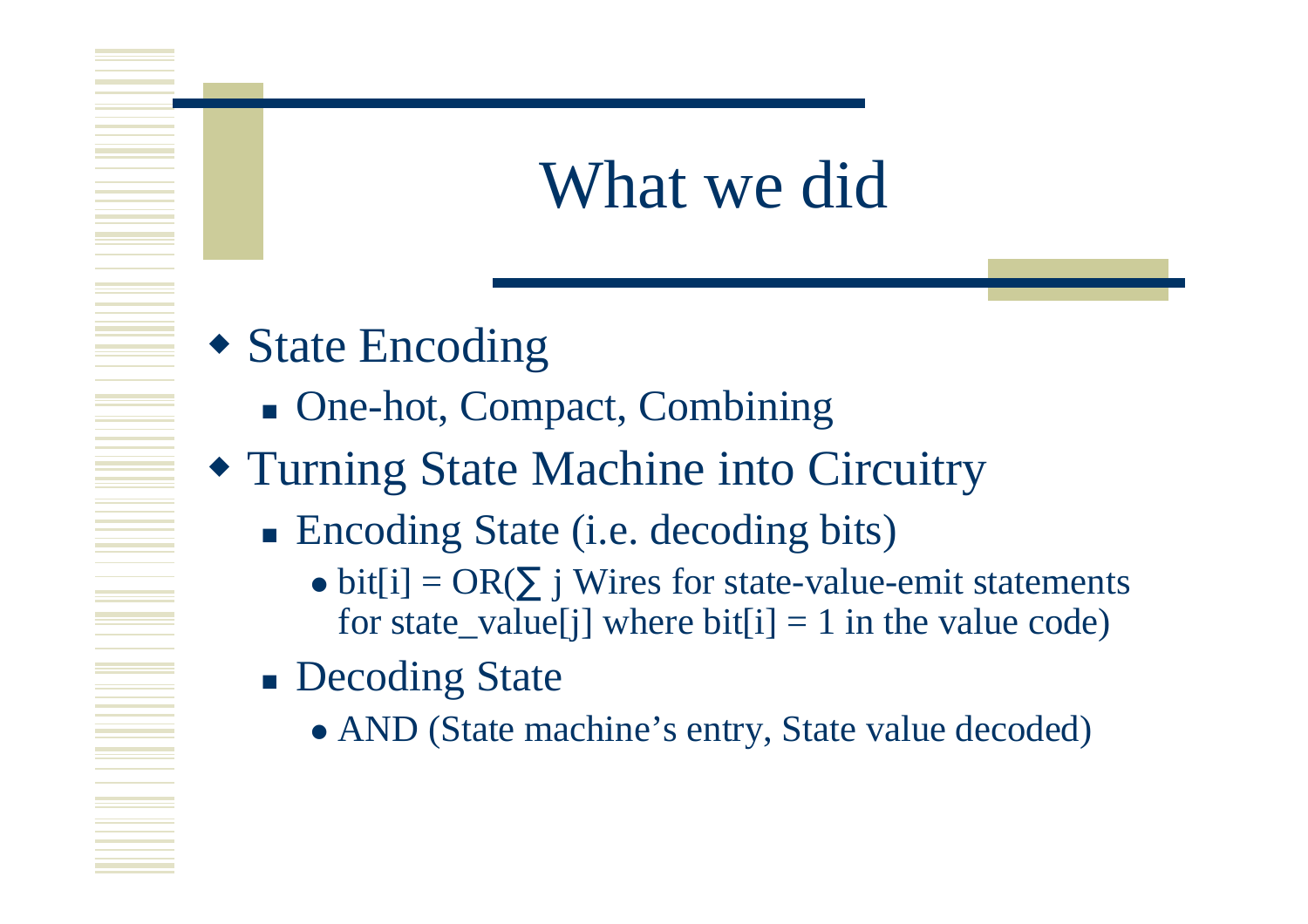## What we did (cont)

 Flip-flops Sharing **Qualification:** (Exact Common Parent ! = Parallel Fork) ■ For all shareable State Machines, Which should be chosen?

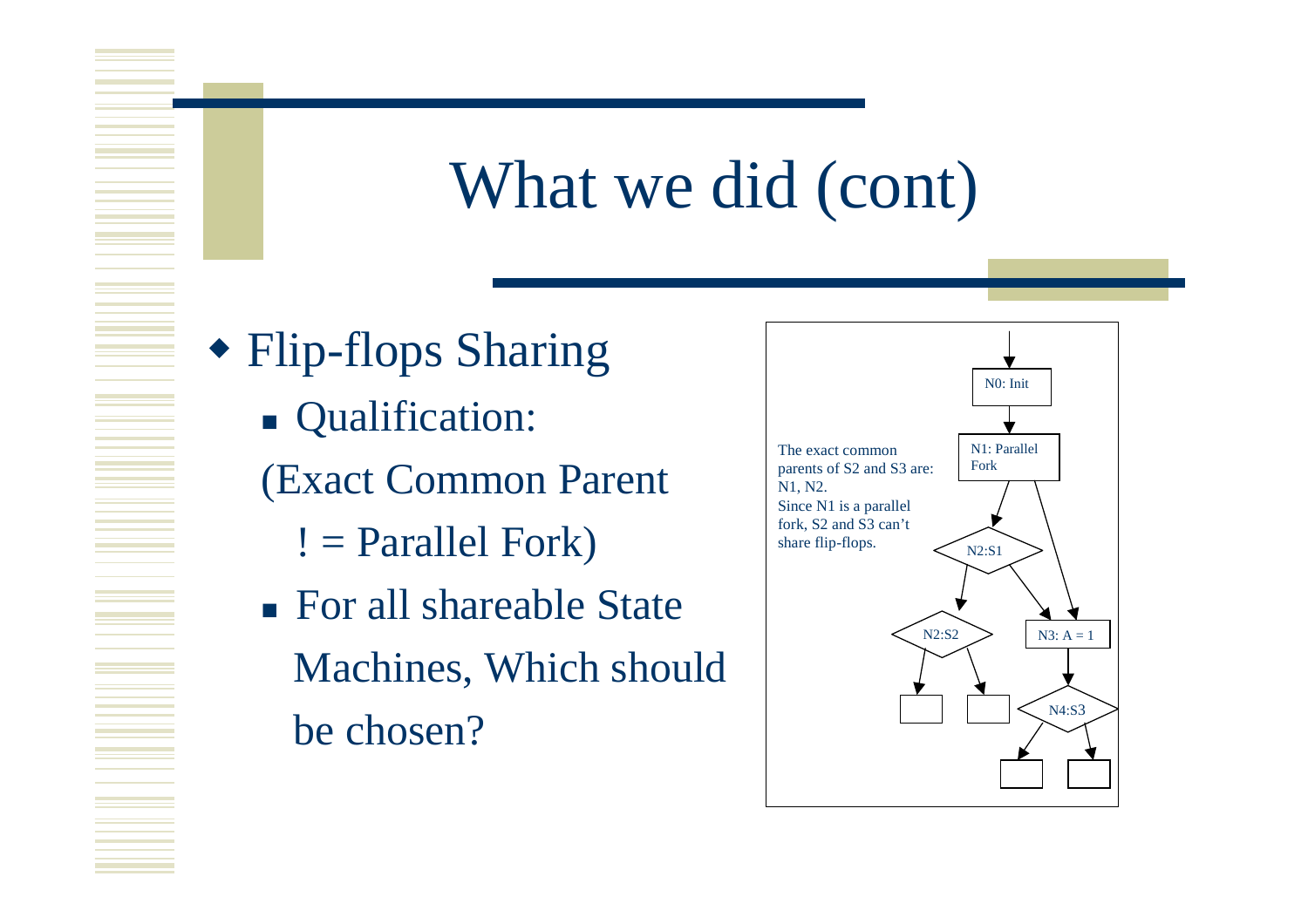# What we did (cont)

#### ♦ Slack Computing

- Why compute slacks
	- An upper bound of possible delay increase without violating the timin g constrai n
	- Represent of the potential capability of obtaining area/power reduction
- $\blacksquare$  How to compute
	- $arrival_t(v) = MAX_{u}$   $_{FI(v)}(arrival_t(u)) + delay(v)$
	- $required_t(v) = MIN_{w}$   $_{FO(v)}(required_t(u) delay(w))$
	- $slack(v) = required_t(v) arrival_t(v)$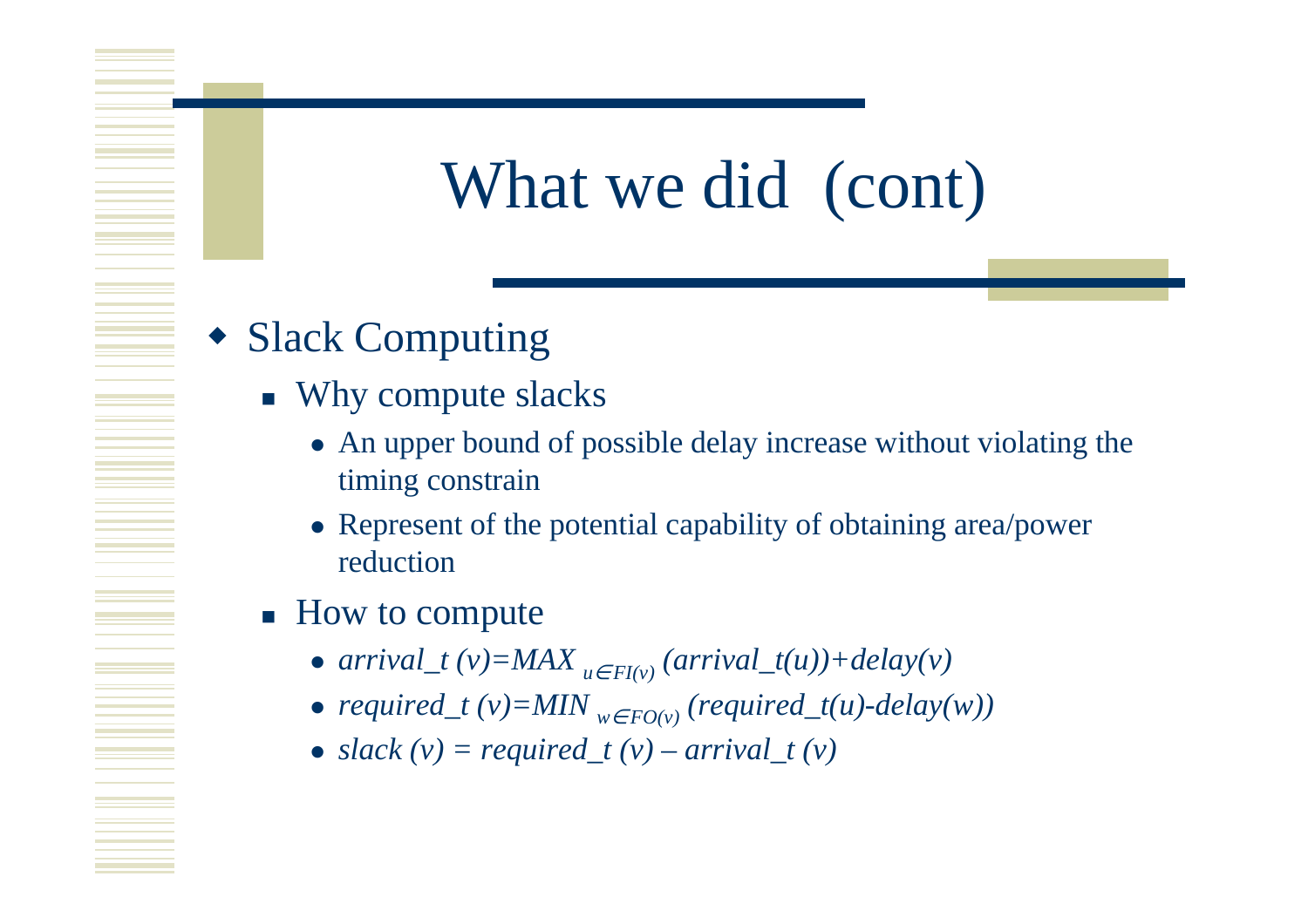## How well we did

Circuits compari ng before/ after optimizing

• see web

page:http://www.cs.columbia.edu/~jia/testrecord/

 Circuits compari ng between different encoding means:

|         | Flip-flops | Gates | <b>Wires</b> | <b>Slacks</b> |
|---------|------------|-------|--------------|---------------|
| One-hot | I ()       | 56    | 30           | <u> 16</u>    |
| Compact |            | 59    | 85           |               |